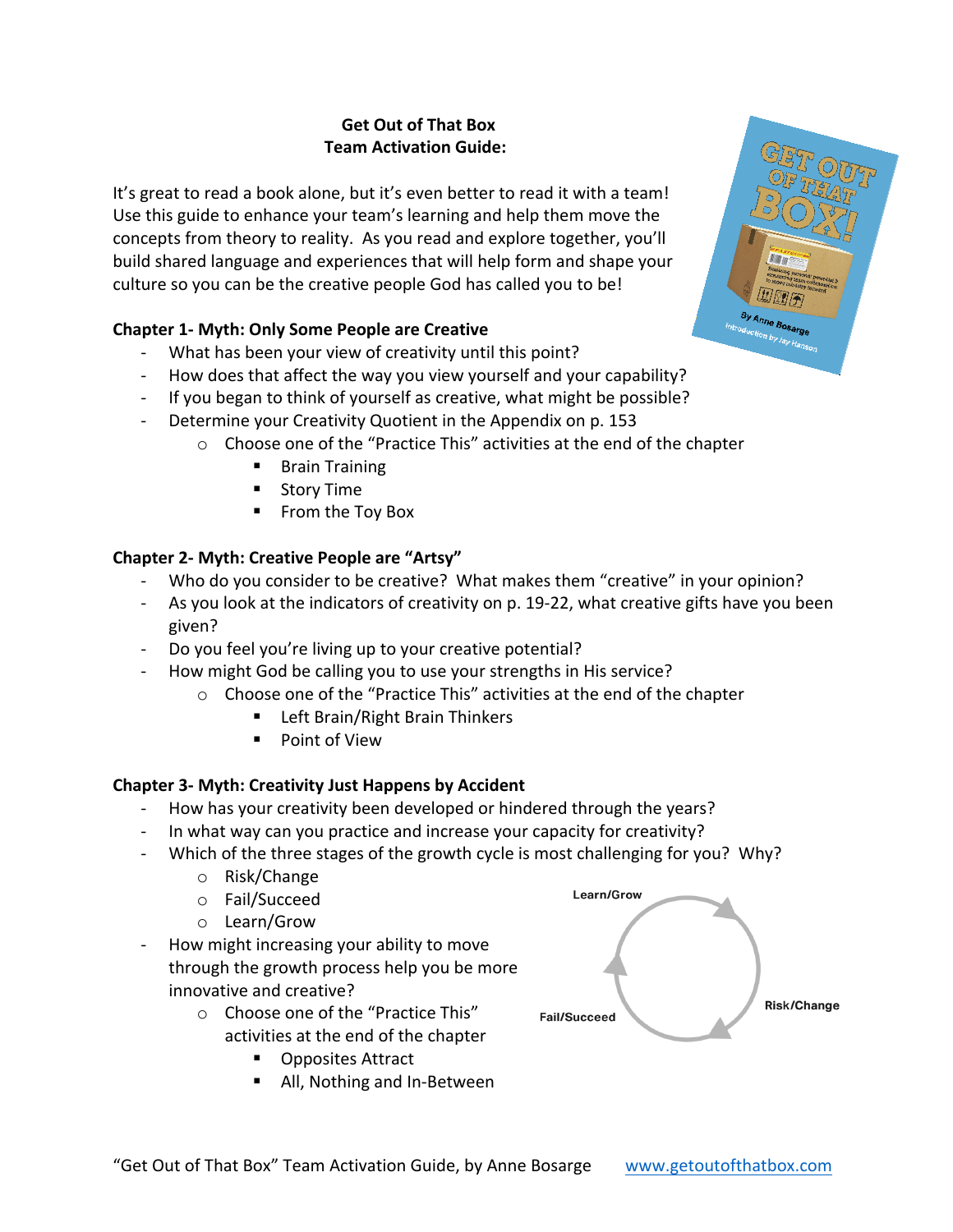### **Chapter 4- Myth: Creativity and Tradition are in Competition**

- Would most people consider your church/ministry traditional or contemporary/modern?
- What do you miss out on by so narrowly defining yourselves by these limiting terms?
- How can you combine elements of tradition with new thoughts and practices to create something timeless and relevant that brings honor and glory to God?
	- o Do the "Practice This" activity at the end of the chapter
		- Building Block Solution

### **Chapter 5- Myth: Creativity is for Visual Arts, Music Ministry & Children's Ministry**

- Who are the most creative people serving in your church or ministry?
- In what ministry areas do they express their creativity?
- What is the least creative area of your church or ministry?
- How might you infuse the creativity and innovation happening in other ministry areas into areas that are stuck or mired in the past?
- Which element of culture change from p. 36-37 is most needed in your ministry area?
	- o Choose one of the "Practice This" activities at the end of the chapter
		- Community Prayer Walk
		- Context Map

#### **Chapter 6- Fear**

- Which element of fear do you struggle with the most?
	- o Fear of Change
	- o Fear of Failure
	- o Fear of Rejection
- What is fear costing your church/ministry?
- Would you characterize your church/ministry as fearful or courageous? Why?
- If fearful, how can you help people release their fear and bravely pursue risk and innovation?
- If courageous, what about your culture invites people to express themselves without fear? How can you protect that element of your culture?
	- o Choose one of the "Practice This" activities within the chapter
		- Draw an Alien
		- Evaluation from all Sides
		- Idea Builder

#### **Chapter 7- Negativity**

- Are you a glass half-full or half-empty kind of person? How does that affect the way you view your ability to be creative?
- Which element of negativity is the biggest struggle for you?
	- o Perfectionism
	- o Past Experience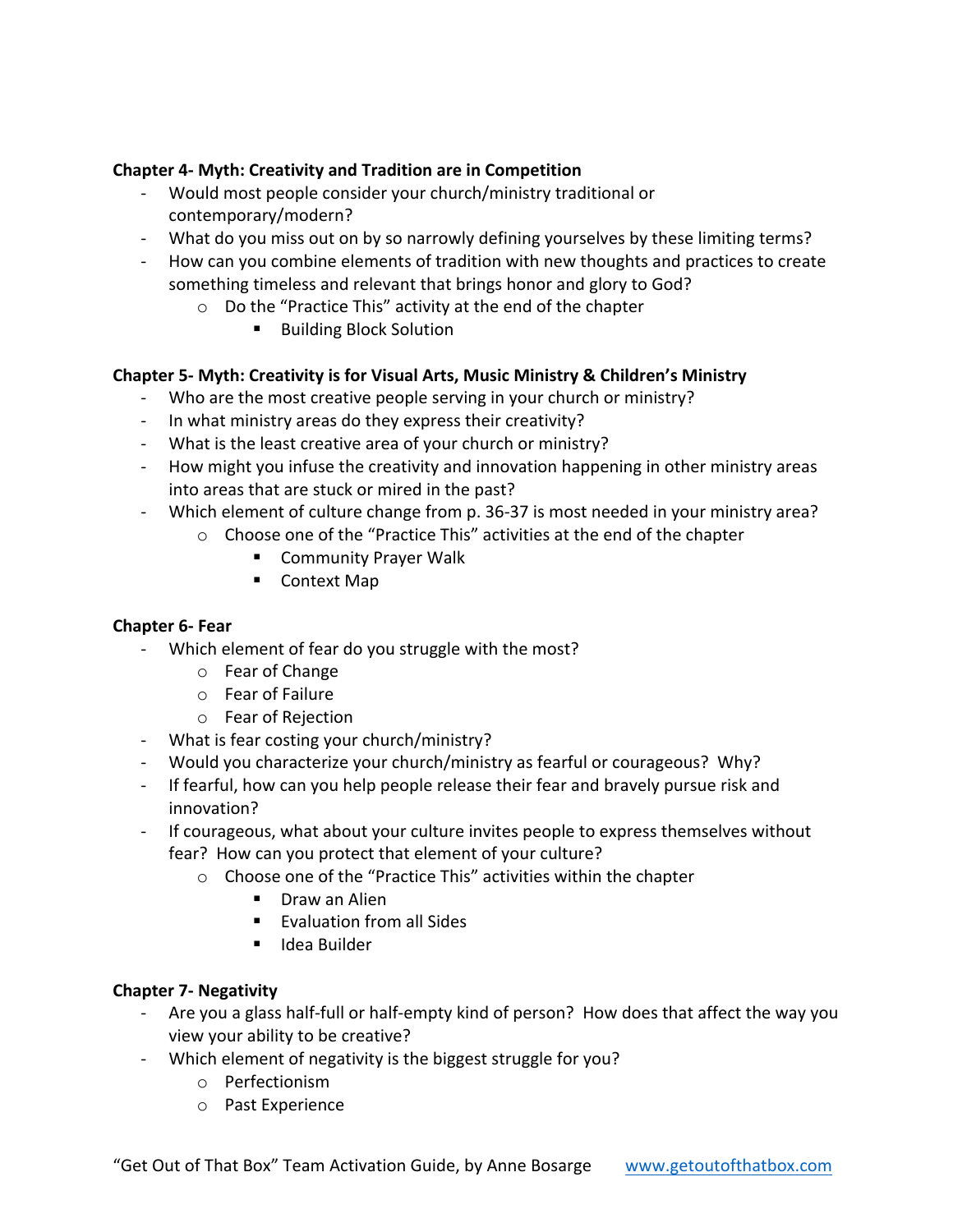- o Thought and Speech
- Where do you see negativity impacting your church/ministry teams?
- What is the cost of allowing negativity to determine your direction?
- When you encounter someone being negative, how might you help them see a new view?
	- o Choose one of the "Practice This" activities within the chapter
		- Six Thinking Hats
		- Journaling
		- Worst Case Scenario
		- Disney's Brainstorming Method: The Dreamer, The Realist, and The Spoiler
		- Set Free
		- Exchanging Negative for Positive
		- Six Impossible Ministry Thoughts
		- Attitude Evaluation

#### **Chapter 8- Limitations**

- What are your current ministry limitations?
- How do you feel about the statement, "Limitations clarify our calling?" How does reframing limitations as boundaries help you see things in a new light?
- Experiment with the I can't, but I can statements by filling in the blanks.
	- o I can't \_\_\_\_\_\_\_\_\_\_\_\_ but I can…
	- o We don't have \_\_\_\_\_\_\_\_\_\_\_\_ but we do have…
	- o My people won't \_\_\_\_\_\_\_\_\_\_\_\_\_\_ but I can lead them to…
	- o I'll lose people if \_\_\_\_\_\_\_\_\_\_\_\_\_\_\_\_ but I'm willing to lose people to…
	- o This won't work in my setting: \_\_\_\_\_\_\_\_\_\_\_\_\_\_; but what would work is...
	- o People won't like it if \_\_\_\_\_\_\_\_\_\_\_\_\_\_\_\_\_ but God will love it if…
- What are some potential resources you've overlooked because you have been too focused on what you don't have rather than what you do have?
	- o Complete the "Practice This" activity located at the end of the chapter:
		- Leveraging Limitations

#### **Chapter 9- Assumptions**

- What are some assumptions you tend to make in church/ministry that have an impact on your thinking and decisions?
- How do those assumptions keep you stuck in a box?
- What are some typical trigger words you find yourself saying when you are operating by an assumption?
	- o Choose one of the "Practice This" activities at the end of the chapter
		- Uprooting Assumptions
		- Identifying Underlying Assumptions
		- Fact or Fiction?
		- Target Group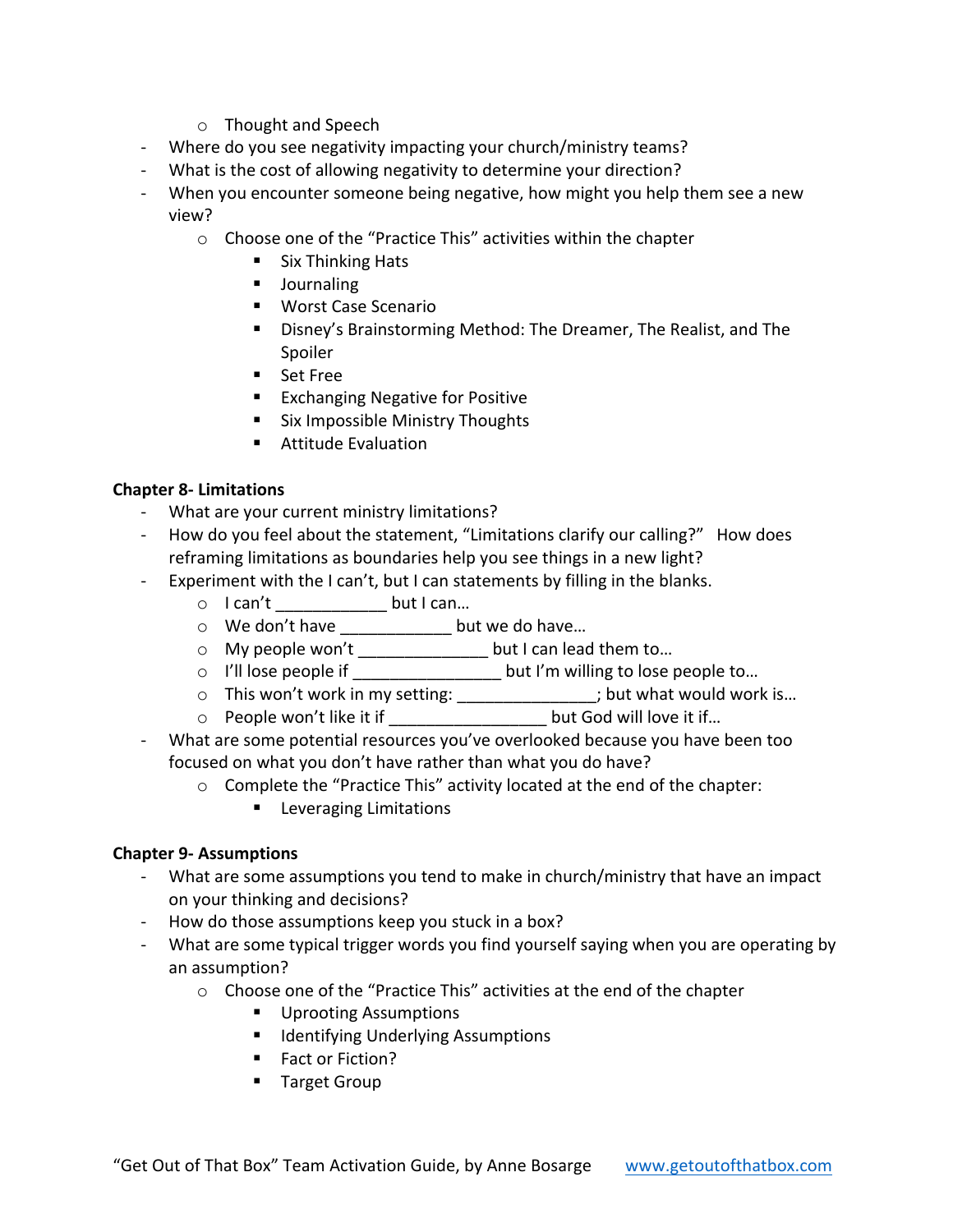### **Chapter 10- Planting Seeds That Produce Change**

- What is the link between personal spiritual growth and organizational growth in your ministry setting?
- Where do you place more emphasis- on personal growth or organizational growth?
- What would it look like to focus on personal spiritual growth that leads to organizational growth?
	- o Choose one of the "Practice This" activities at the end of the chapter
		- Venn Diagram Sorting
		- Upside Down and Inside Out

#### **Chapter 11- Harness the Power of Frustration**

- When do you experience frustration in ministry? In life?
- What is motivating your frustration?
- How can your frustration spur you on toward increased impact and help you take creative risks?
	- o Complete the "Practice This" activity located at the end of the chapter:
		- Post-It Challenge

#### **Chapter 12- Embrace Diversity**

- Do you have a diverse ministry team?
- If yes, how does that impact your problem-solving and creativity?
- If no, who do you need to include on your teams that would offer diversity in their thinking and experiences?
	- o Choose one of the "Practice This" activities at the end of the chapter
		- Oblique Strategies
		- Expert Forums

#### **Chapter 13- Harness Habits**

- How can habits of thinking keep you stuck?
- What habitual thinking patterns are keeping you stuck personally? Organizationally?
	- o Choose one of the "Practice This" activities at the end of the chapter
		- Looking for the Invisible
		- Ministry Blending

#### **Chapter 14- Prioritize Play**

- When was the last time you "played?" What did you do? Who did you do it with?
- When was the last time your team "played?"
- How can you create a rhythm of play personally and collaboratively within your ministry team?
	- o Choose one of the "Practice This" activities at the end of the chapter
		- Make a Playlist
		- Idea Exchange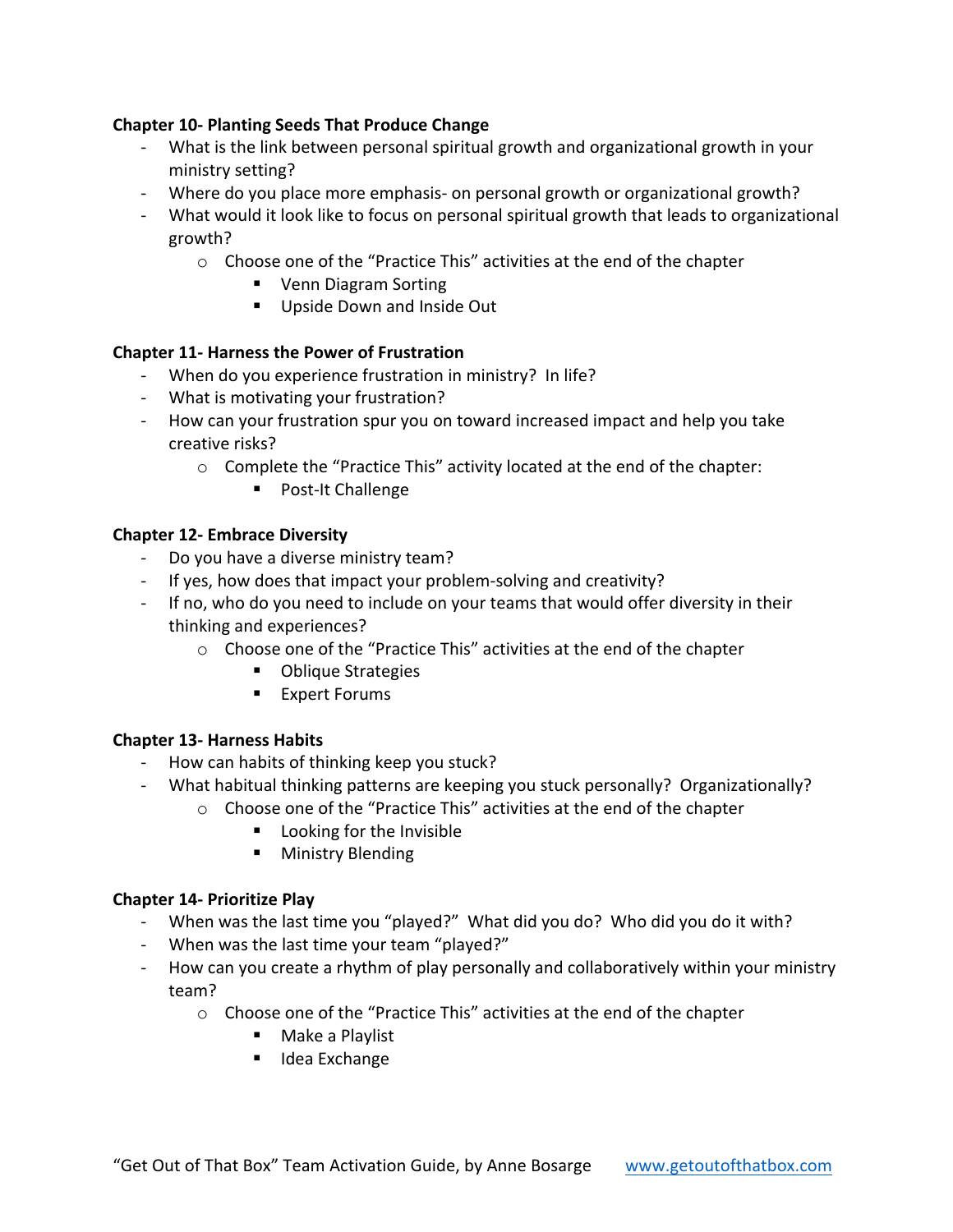### **Chapter 15- Define the Problem**

- When is a time that your team solved a problem that turned out to be the wrong problem?
- What is the cost to the organization when we rush to solve a problem without clearly defining it?
- What is a problem you are facing right now? Move through the steps of defining and clarifying the actual problem.
	- o Narrow your target
	- o Define the expectation
	- o Name the outcome
- Complete the "Practice This" activity located at the end of the chapter:
	- Travel Up, Down, and All Around

#### **Chapter 16- Get Curious**

- On a scale from 1-10, how curious are you about your world? How often do you ask why?
- How would becoming more curious help you become a better problem solver?
	- o Choose one of the "Practice This" activities at the end of the chapter
		- Infusion of Hobbies
		- TV Culture

### **Chapter 17- Release the Need to Take Credit**

- What's the difference in stewarding ideas and owning them?
- How can owning ideas inhibit our ability to be truly creative?
- How can owning ideas inhibit the ability of teams to be truly collaborative?
	- o Choose one of the "Practice This" activities at the end of the chapter
		- Brain Chain
		- Idea Swap
		- Cyberstorming

#### **Chapter 18- The Power of Pause**

- When was a time you regretted an immediate response to a situation?
- What could have been gained through taking a pause?
- Complete the "Practice This" activity located at the end of the chapter:
	- Brainstorming Over Time

#### **Chapter 19- Uncovering Blind Spots**

- Who do you allow to speak truth and authenticity into your life?
- What do you need to do to receive this truth in a way that helps you grow, not causes offense?
- Complete the "Practice This" activity located at the end of the chapter:
	- Johari Window